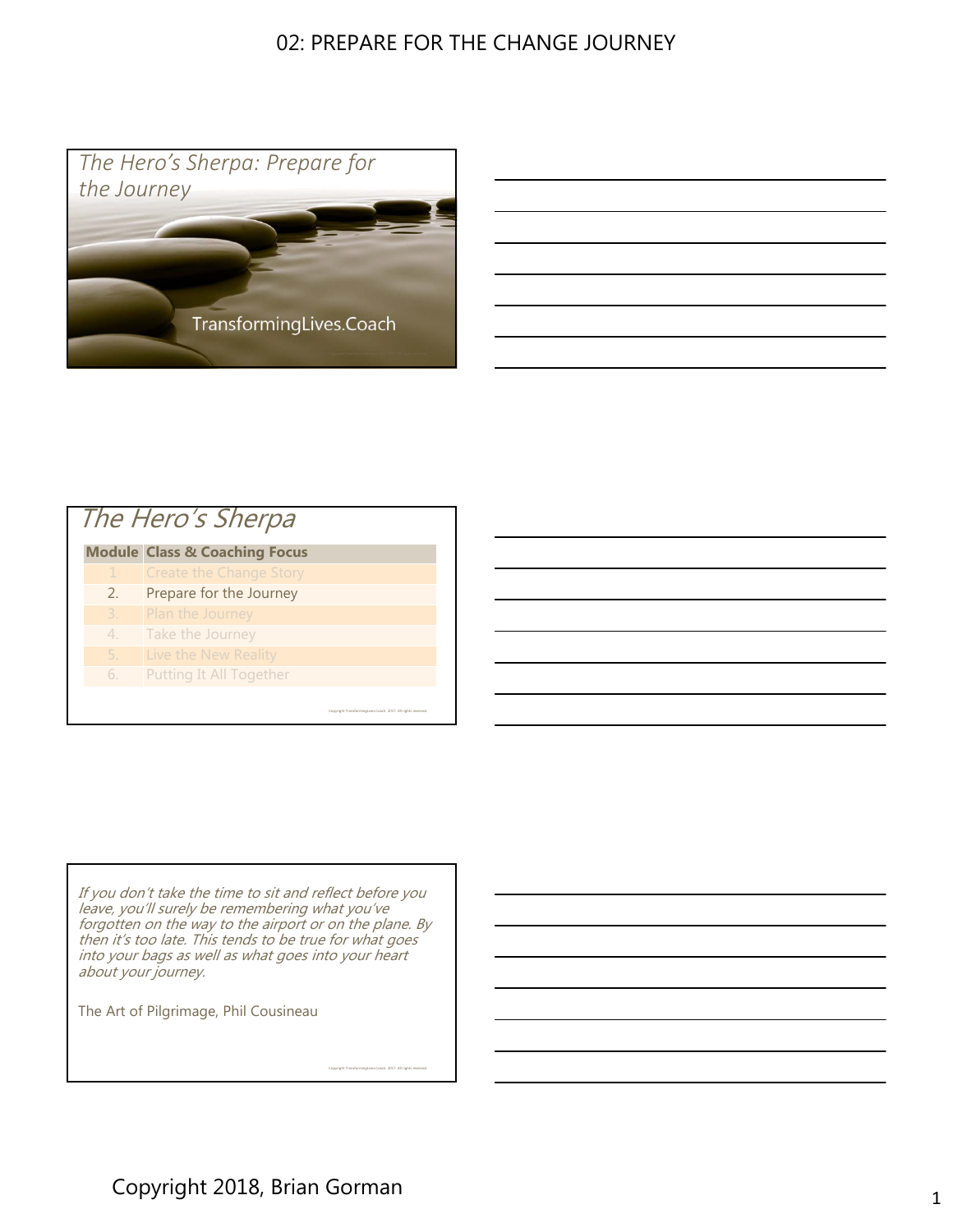

#### Hurricane Sandy

- Technically an extratropical cyclone
- Economic impact estimated at up to \$30 billion

• In New Jersey

- Sandy damaged or destroyed 346,000 homes
- Millions were left without power
- 34 people were killed



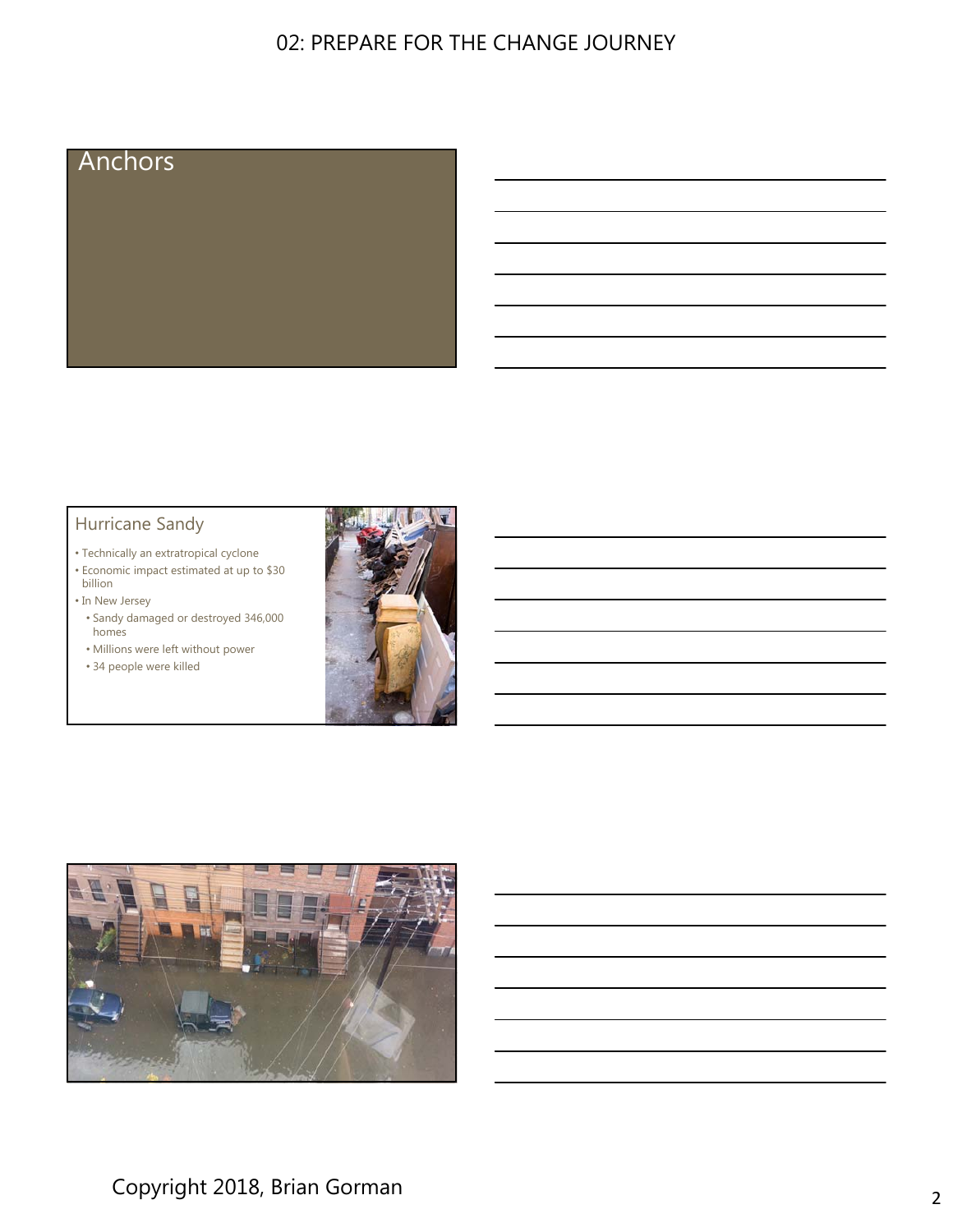

| <u> 1989 - Johann Barn, mars ann an t-Amhainn an t-Amhainn an t-Amhainn an t-Amhainn an t-Amhainn an t-Amhainn an</u>  |  |  |
|------------------------------------------------------------------------------------------------------------------------|--|--|
| <u> 1989 - Johann Stoff, amerikansk politiker (d. 1989)</u>                                                            |  |  |
| <u> 1989 - Johann Barn, mars ann an t-Amhain ann an t-Amhain ann an t-Amhain ann an t-Amhain an t-Amhain ann an t-</u> |  |  |
| <u> 1989 - Andrea Andrew Maria (h. 1989).</u>                                                                          |  |  |
| <u> 1989 - Johann Stoff, deutscher Stoff, der Stoff, der Stoff, der Stoff, der Stoff, der Stoff, der Stoff, der S</u>  |  |  |
| a sa mga banya ng mga banya ng mga banya ng mga banya ng mga banya ng mga banya ng mga banya ng mga banya ng m         |  |  |
|                                                                                                                        |  |  |



In some cases, anchors saved the boats they were attached to. In some cases, the line to the anchor broke, and the boats floated away. And in some cases, the line hadn't been adjusted enough, and the boats sank.

Copyright TransformingLives.Coach, 2017. All rights reserved.

#### Examples of Personal Anchors

- People
	- Family
	- Colleagues
	- Friends
- Home • Primary
	- Secondary
- Community
	- Neighborhood
	- Local shopping
	-
- - Recreational Activities
	- Money/Finances • Religion, Faith, Spiritual Practice
	- Pets
	- Vehicle(s)
	- Health
	- Exercise
	-
	- Personal/Family Rituals
- Social groups
- Copyright TransformingLives.Coach, 2017. All rights reserved.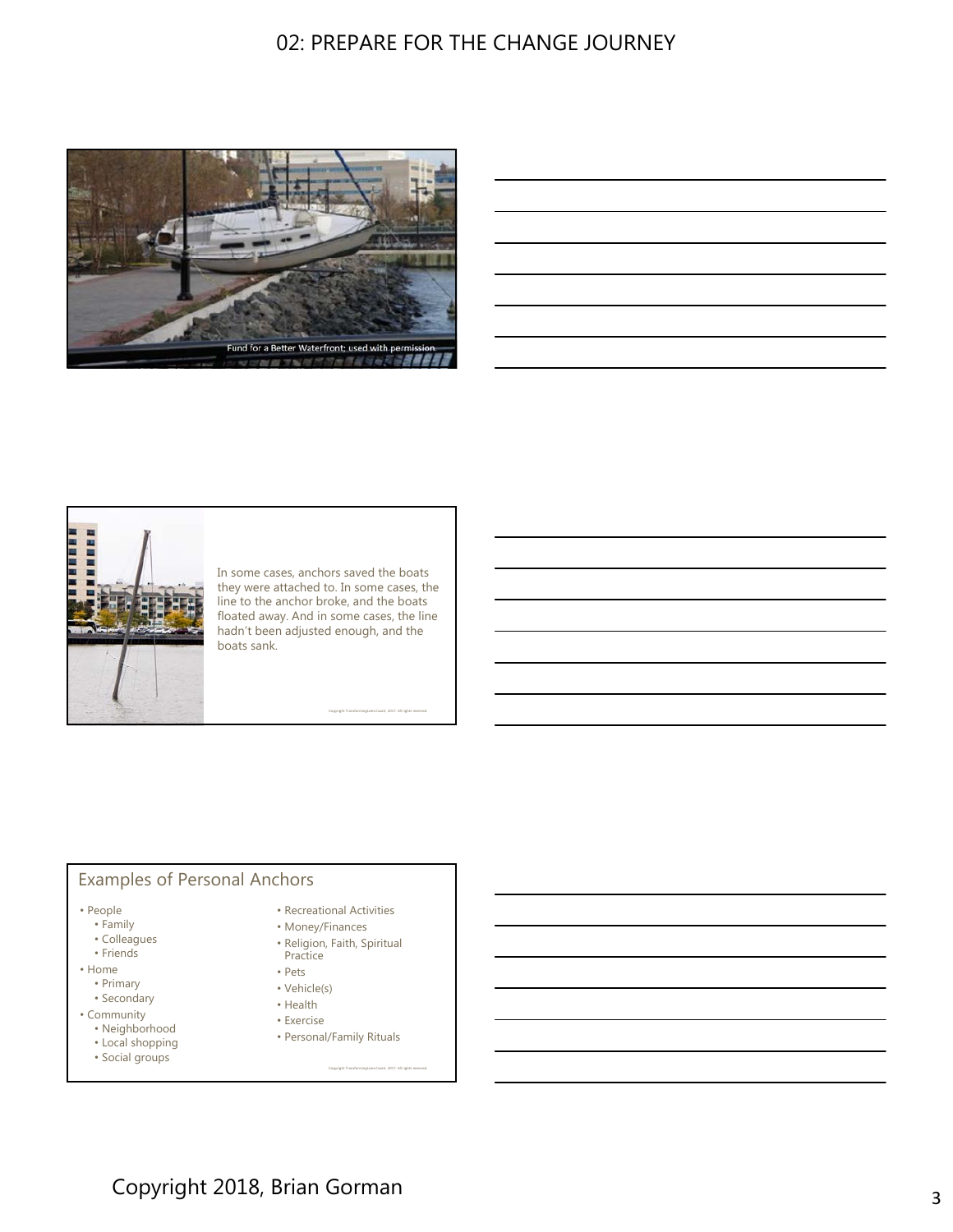#### Examples of Organizational Anchors

#### • Facilities

- Geographic Location
- Spatial Design
- Leadership & Management • C-Suite
	- "Who my boss is"
- Organizational Design
	- Organization Chart
	- Organization Structure (e.g. hierarchy vs. matrix)
- Personnel
	- Payroll
	- The Informal Organization: "How it really works"

Copyright TransformingLives.Coach, 2017. All rights reserved.

- Technology
	- Digital Devices
	- Software
- Culture • Transparency
- Rituals



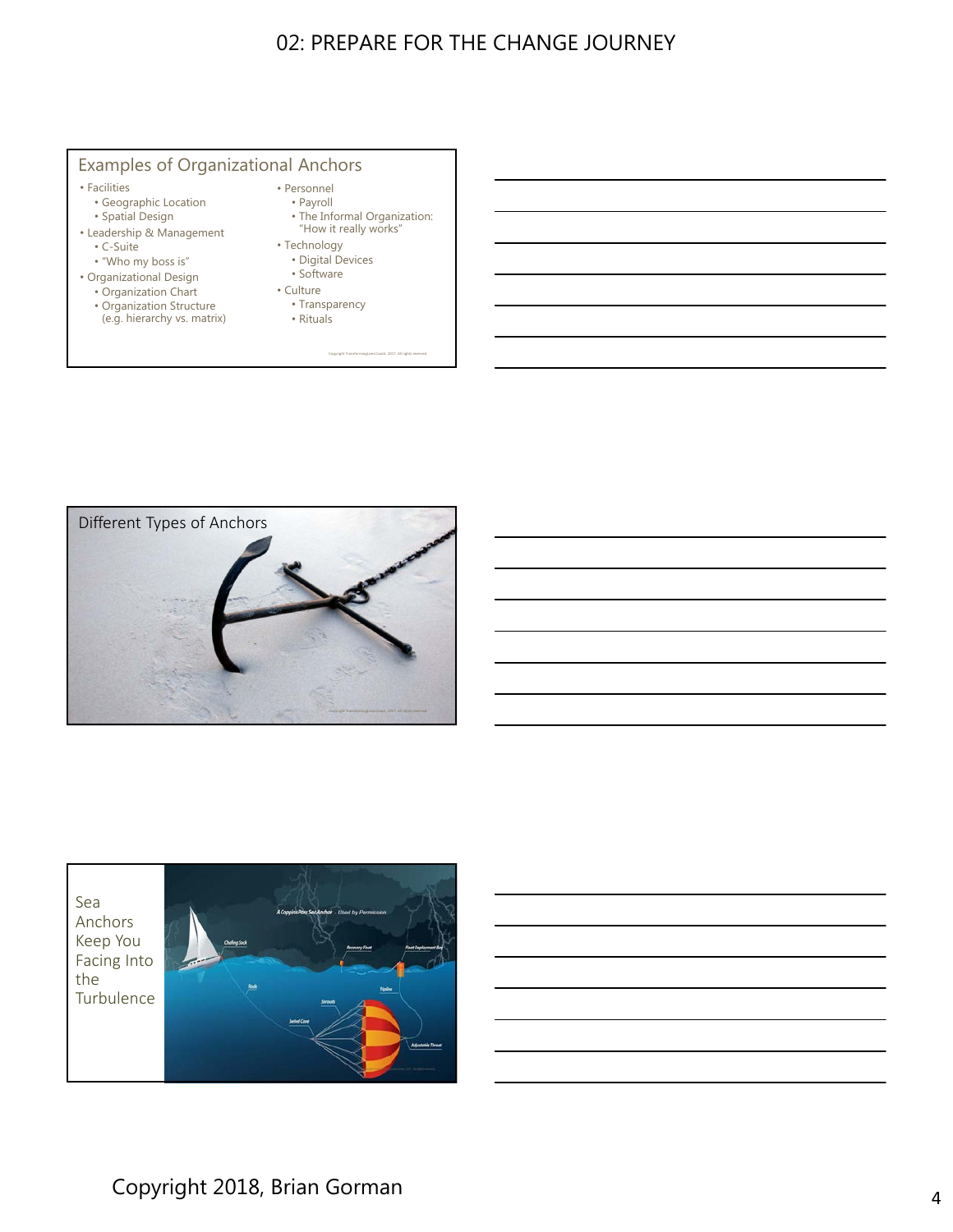

| <u> Andreas Andreas Andreas Andreas Andreas Andreas Andreas Andreas Andreas Andreas Andreas Andreas Andreas Andreas Andreas Andreas Andreas Andreas Andreas Andreas Andreas Andreas Andreas Andreas Andreas Andreas Andreas Andr</u> |  |  |  |
|--------------------------------------------------------------------------------------------------------------------------------------------------------------------------------------------------------------------------------------|--|--|--|
|                                                                                                                                                                                                                                      |  |  |  |
| <u> 1989 - Andrea Stadt Britain, amerikansk politik (d. 1989)</u>                                                                                                                                                                    |  |  |  |
|                                                                                                                                                                                                                                      |  |  |  |

#### What Has to Happen?

- **1.** No Change
- **2.** The Anchor is Changing
- **3.** The Relationship is Changing
- **4.** The Anchor is Being Cut Loose
- **5.** The Anchor is New



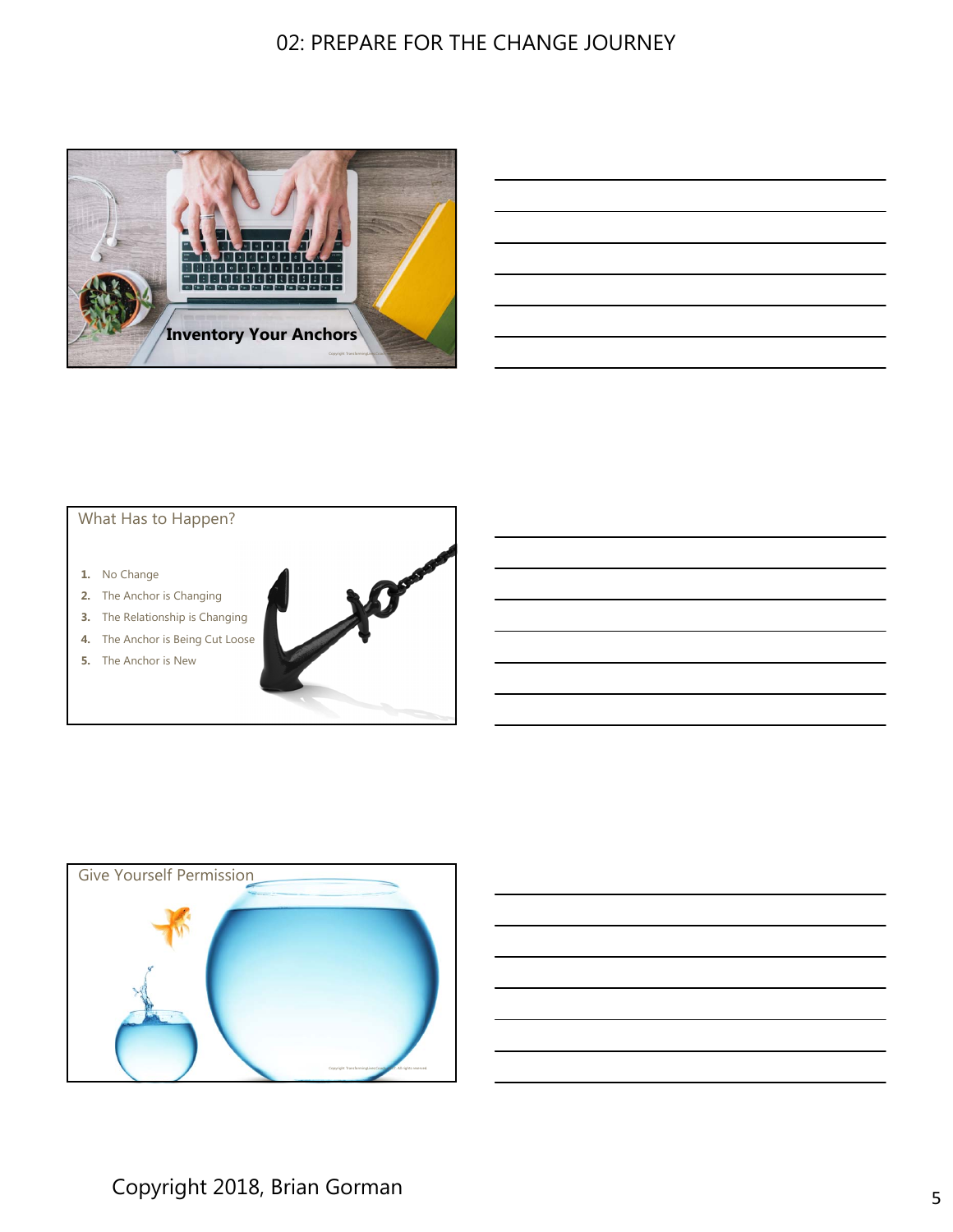# Change Principles

#### Preparation is a Good Time to Learn Change Principles

- Know the principles of change
- Be your own leader in your change journey
- Time is irreplaceable
- No one has all the answers
- Big changes demand that you let go
- There is a world outside of this change
- Communication is critical…with the right people, in the right way, at the right time

Copyright TransformingLives.Coach, 2017. All rights reserved.

Copyright TransformingLives.Coach, 2017. All rights reserved.

- Be intentional
- Find your passion in every change

#### Change Principles (2)

- Important Changes Can't Be Undone
- All Change is Political
- Don't Be Surprised by the Surprises
- The Change Is As Big As You See It
- Be "Eye-to-Eye" with Change
- Change is About Doing, and Being
- Don't Focus on Breaking Old Habits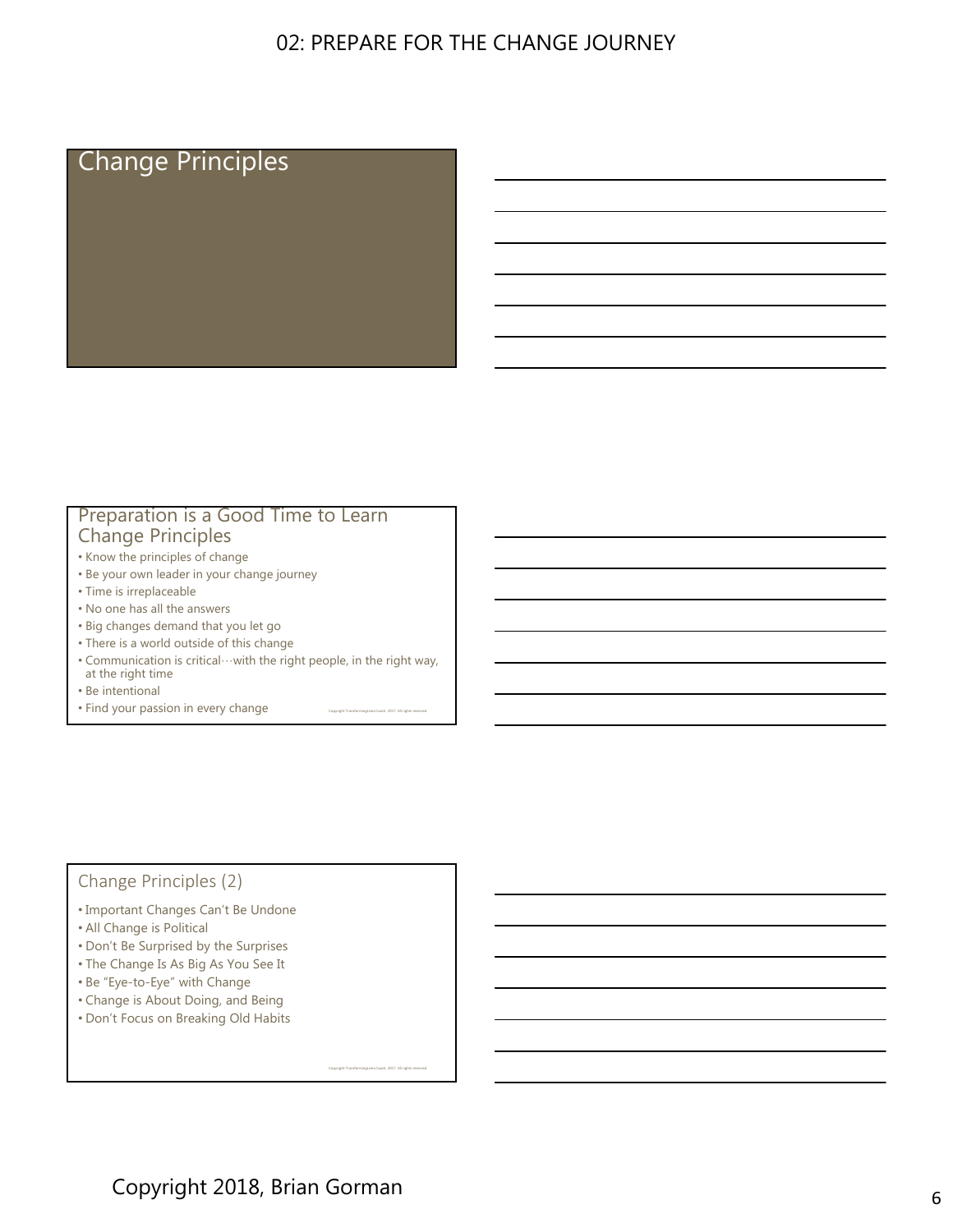# Some Key Questions

#### It Is Important for Your Client to Address These Questions

Copyright TransformingLives.Coach, 2017. All rights reserved.

- Why am I making this change journey?
- How can I prevent myself from becoming a victim of this change?
- What do I need to let go of?
- What do I do like breathing?
- What is the worst thing that can happen? What do I need to do to prevent it from happening?
- Who can help me on this journey?
- Where are my boundaries?

# Assignment

Copyright 2018, Brian Gorman